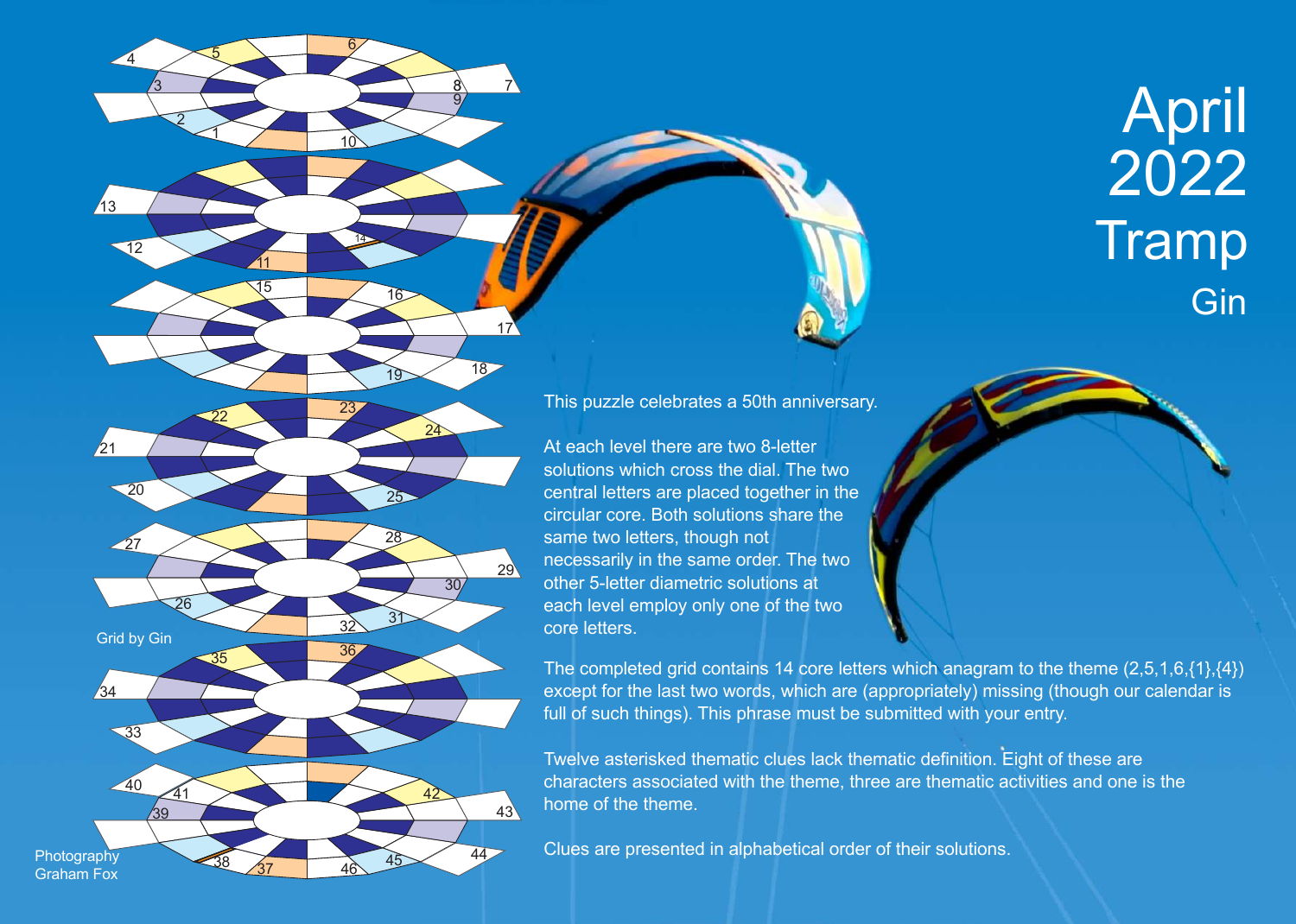| <b>MON</b>                                                                                                            | <b>TUE</b>                                                                       | <b>WED</b>                                                                 | <b>THU</b>                                         | <b>FRI</b>                                                    | <b>SAT</b>                                                           | <b>SUN</b>                                                         |
|-----------------------------------------------------------------------------------------------------------------------|----------------------------------------------------------------------------------|----------------------------------------------------------------------------|----------------------------------------------------|---------------------------------------------------------------|----------------------------------------------------------------------|--------------------------------------------------------------------|
| Clues 39-49 and the picture clue appear<br>on the next page.                                                          |                                                                                  |                                                                            |                                                    | $1$ 5AC-5                                                     | 2 <sub>37up</sub>                                                    | 3 40di<br>OneLook                                                  |
| Detailed assistance with the Seven Dials<br>grid can be found at the beginning of the<br>calendar and on the website. |                                                                                  |                                                                            |                                                    | Property is a small<br>place $(5)$                            | <b>Diplomat for Thailand's</b><br>smart $(7)$                        | Weed from Britain with<br>one top player? (8)                      |
| $4_{20di}$                                                                                                            | OneLook<br>$5$ 8AC-6                                                             | $6$ 10di <sup>*</sup>                                                      | $744di-3*$                                         | 8 45up                                                        | $9_{7di}$                                                            | 10 <sub>32di</sub>                                                 |
| Lance his boils:<br>reasonably hygienic (8)                                                                           | Beetles caught inside<br>part of flytrap (6)                                     | Weep at TV show (5)                                                        | Short, bottomless<br>river $(3)$                   | Mars in diet regularly<br>appears (7)                         | European company<br>forms: they've had to<br>adapt to survive (8)    | Stupid mostly following<br>electronic code (5)                     |
| $11$ 35di                                                                                                             | $12_{31AC-6}$                                                                    | $1331C-5$                                                                  | $14$ 38AC-6*                                       | $15$ 42C-3                                                    | $16$ 38di                                                            | $17$ 27di                                                          |
| High flyers here<br>watch over group of<br>scientists (5)                                                             | Get measurement of 6<br>feet $(6)$                                               | Cheese left in a form<br>that's not mature (5)                             | Georgia backing doctor<br>and nurse (6)            | Drink gallons at<br>home $(3)$                                | Good tip to pick up (5)                                              | Run old advert to go<br>after drunk drivers on<br>this? $(8)$      |
| 18 <sub>11di</sub>                                                                                                    | 19 <sub>4di</sub>                                                                | 20 <sub>43di</sub><br>OneLook                                              | 21 26AC-4,12di*                                    | $22_{\,28AC-8}$ OneLook $23_{\,28di}$                         |                                                                      | $24$ 36di                                                          |
| Intravenous drugs<br>following hospital<br>rash $(5)$                                                                 | Originally, indie<br>song officially enters<br>charts $(8)$                      | Use kit for broadcasting<br>with radio frequency to<br>go on the waves (8) | As rail travel is<br>terrible $(4,8)$              | Play with mother and<br>friend by lake (8)                    | Song following start of<br>musical? (5)                              | Married that woman<br>with husband going off<br>sex: goodness! (5) |
| $25$ 39up-4                                                                                                           | $26$ 39C-7,30d,8C-8*                                                             | $27_{\,39AC,2d^*}$                                                         | 28 <sub>1di</sub>                                  | 29 <sub>23di</sub>                                            | 30 <sub>15di</sub>                                                   | $31$ 15C-3                                                         |
| Mark touching a<br>monkey $(4)$                                                                                       | Early mass around<br>religious subject:<br>start to share church<br>books (10,8) | On the radio, misses<br>supporter in 14? (3,7)                             | Smart attorney in New<br>York $(5)$                | Some assassin in<br>Japan? (5)                                | Row with one splitting<br>bill $(5)$                                 | Group of teachers and<br>head $(3)$                                |
| $32$ 41di-3,24d,22up-2,<br>22d-3,22di-4,25d-2,5d*                                                                     | $33$ 18di                                                                        | 34 13di                                                                    | $35$ 33di<br>OneLook                               | 36 17di-3, Core 3,<br>Core 2 <sup>*</sup>                     | $37$ 17di<br><b>Collins</b>                                          | $30019C-10$                                                        |
| Single lad with girl,<br>initially costing more?<br>(3,4,2,3,4,2,7)                                                   | Moon in a day? I see<br>once in a while (8)                                      | Dirty old man with<br>debts is open to new<br>ideas $(8)$                  | Tart with room: working<br>model in NY village (8) | Air video that's shot<br>without programme's<br>backing (5,2) | One might work on set<br>in drama, unusually<br>picking up Oscar (8) | Romeo making love,<br>finally penetrating for<br>pleasure (10)     |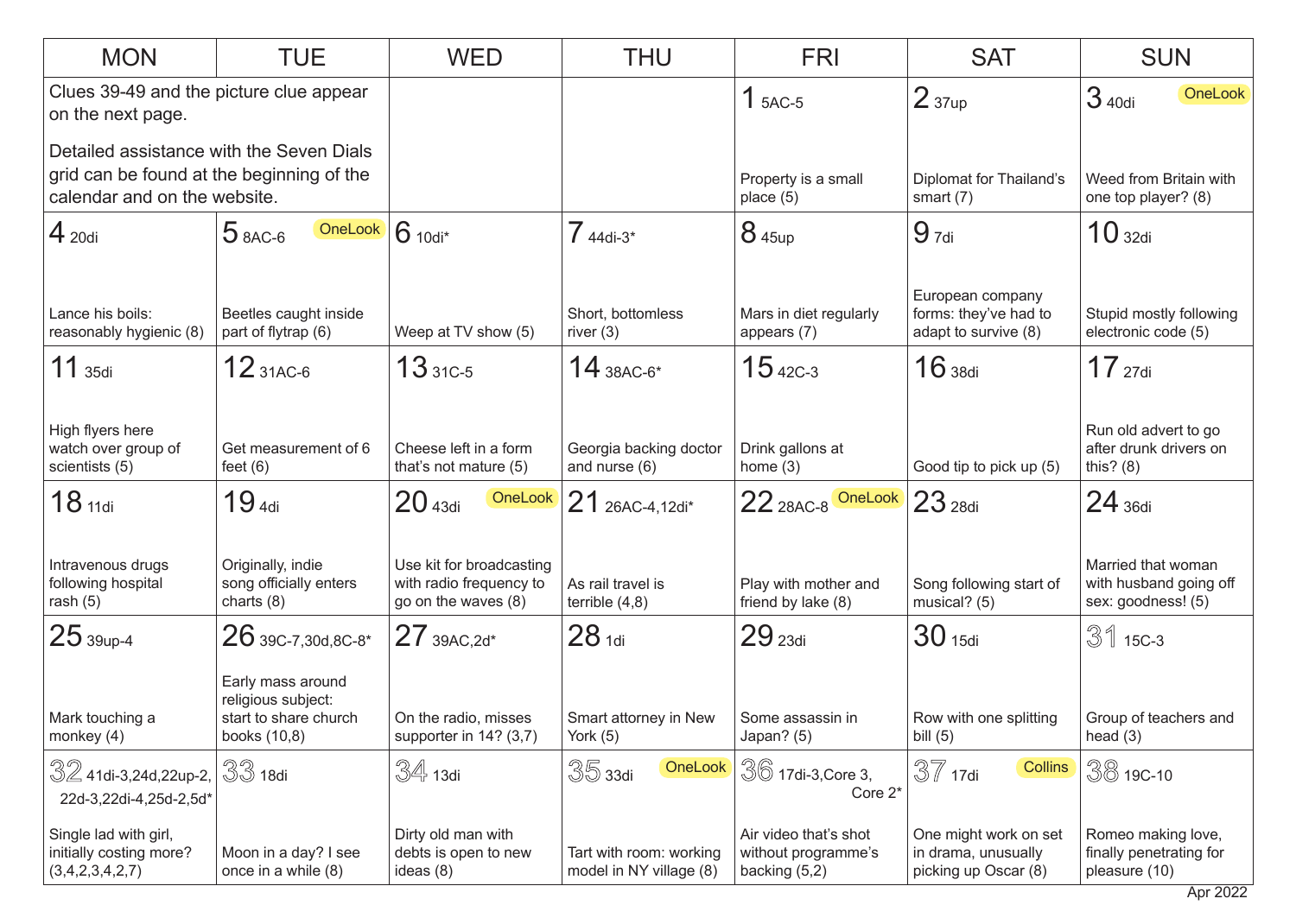| <b>MON</b>                              | <b>TUE</b>                                                      | <b>WED</b>                                                   | <b>THU</b>                                 | <b>FRI</b>                                                   | <b>SAT</b>                                                 | <b>SUN</b>                               |
|-----------------------------------------|-----------------------------------------------------------------|--------------------------------------------------------------|--------------------------------------------|--------------------------------------------------------------|------------------------------------------------------------|------------------------------------------|
| $3946$ di                               | $40$ $9d*$                                                      | $41$ 21di*                                                   | $42$ 24up*                                 | $433 - 4$                                                    | OneLook<br>$\mathbb{4}$ 29di                               | $45$ 14di*                               |
| Second to stop crossing<br>amber? $(5)$ | Career not over (7)                                             | A man's hat for<br>dressing up (8)                           | Endless sex with couple<br>of liberals (4) | Horsetail features<br>hair-like botanical<br>structure $(4)$ | Persian king wedded to<br>queen with endless<br>yarn $(8)$ | Empty vegetable tin for<br>consuming (4) |
| 46 16C-6                                | $47$ 16di                                                       | 48a                                                          | $4934$ di<br><b>Collins</b>                | Day 35<br>33di (8)                                           |                                                            |                                          |
| Joker or Riddler? (6)                   | One attempts bank<br>robbery, initially getting<br>inside $(5)$ | Last to greet early<br>riser in the morning:<br>I wave $(7)$ | Plant tomorrow requires<br>engineering (8) |                                                              |                                                            |                                          |
|                                         |                                                                 |                                                              |                                            |                                                              |                                                            |                                          |
|                                         |                                                                 |                                                              |                                            |                                                              |                                                            | Apr 2022 contd                           |